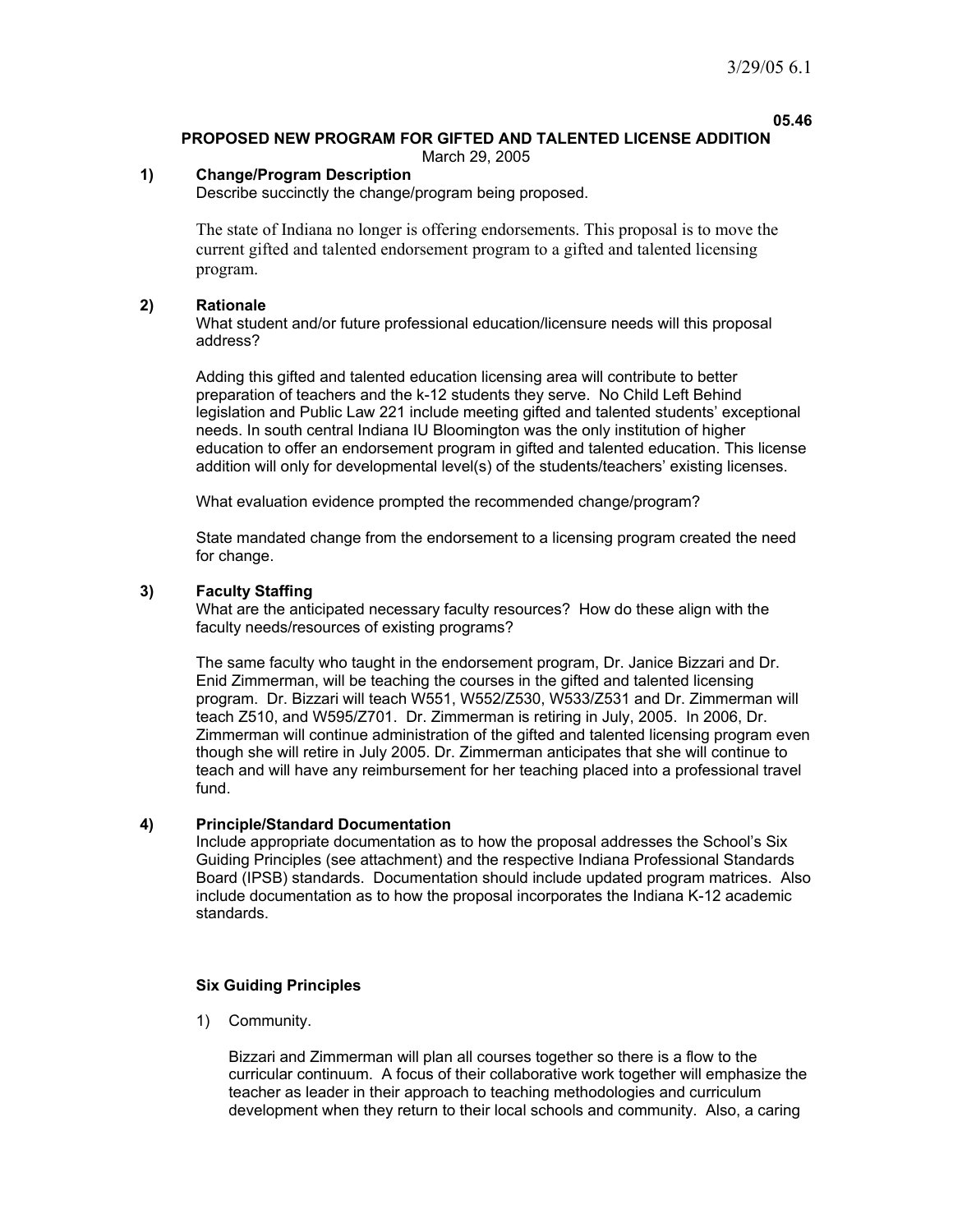community of teachers, a cohort group, develops during the intensive course offerings in the gifted and talented licensing program that take place in the one month period during a summer. Most of the participants will come for two consecutive summers to complete their coursework for the gifted and talented licensing program.

2) Critical Reflection

Most teachers who enroll in the GT licensing program are motivated to do so because they have students in their classes for whom there is a need to individualize the curriculum. Emphasis in all courses in the gifted and talented licensing program will focus on teachers critically examining their current teaching practices and making adaptations for their gifted and talented students.

3) Intellectual, Personal, and Professional Growth

The new licensing program is unique in that the academic areas, including the arts, are integrated in all courses. Teachers of academic subjects such as math, science, social studies, and language arts will learn how to include visual culture into their curriculum into their teaching strategies and the products students are asked to produce. Teachers are encouraged to push boundaries and to take risks in creating new curricular teaching strategies, resources, and evaluation methods for their high ability students.

4) Meaningful Experience

As a result of taking courses in the licensing program, teachers always will return to their various school communities and put theory into practice. Due to the intensive nature of the course work, most assignments require that teachers develop practical assignments and products related to their local teaching responsibilities. In past evaluations of the gifted and talented endorsement program, teachers consistently have stated that the practical application is meaningful for them in their preparation and implementation of standards and curriculum.

5) Knowledge of Multiple Forms of Understanding

Emphasis in all classes is problem finding and problem solving related to interdisciplinary curriculum development, methodologies, and assessment. Use of multiple intelligences and individual learning styles are emphasized in all classes. The diversity of how gifted and talented students learn and they apply subject matter to real world situations is unique to this licensing program.

6) Personalized Learning

One goal of the program is for teachers to become leaders and advocates for students for whom the regular curriculum is not adequate. In practicum experiences, teachers will be expected to apply what they have learned in public arenas, such as publishing articles, developing parent and teacher workshops, presenting at state and national conventions, and/or serving as teacher leaders in local and community planning committees for gifted and talented programs.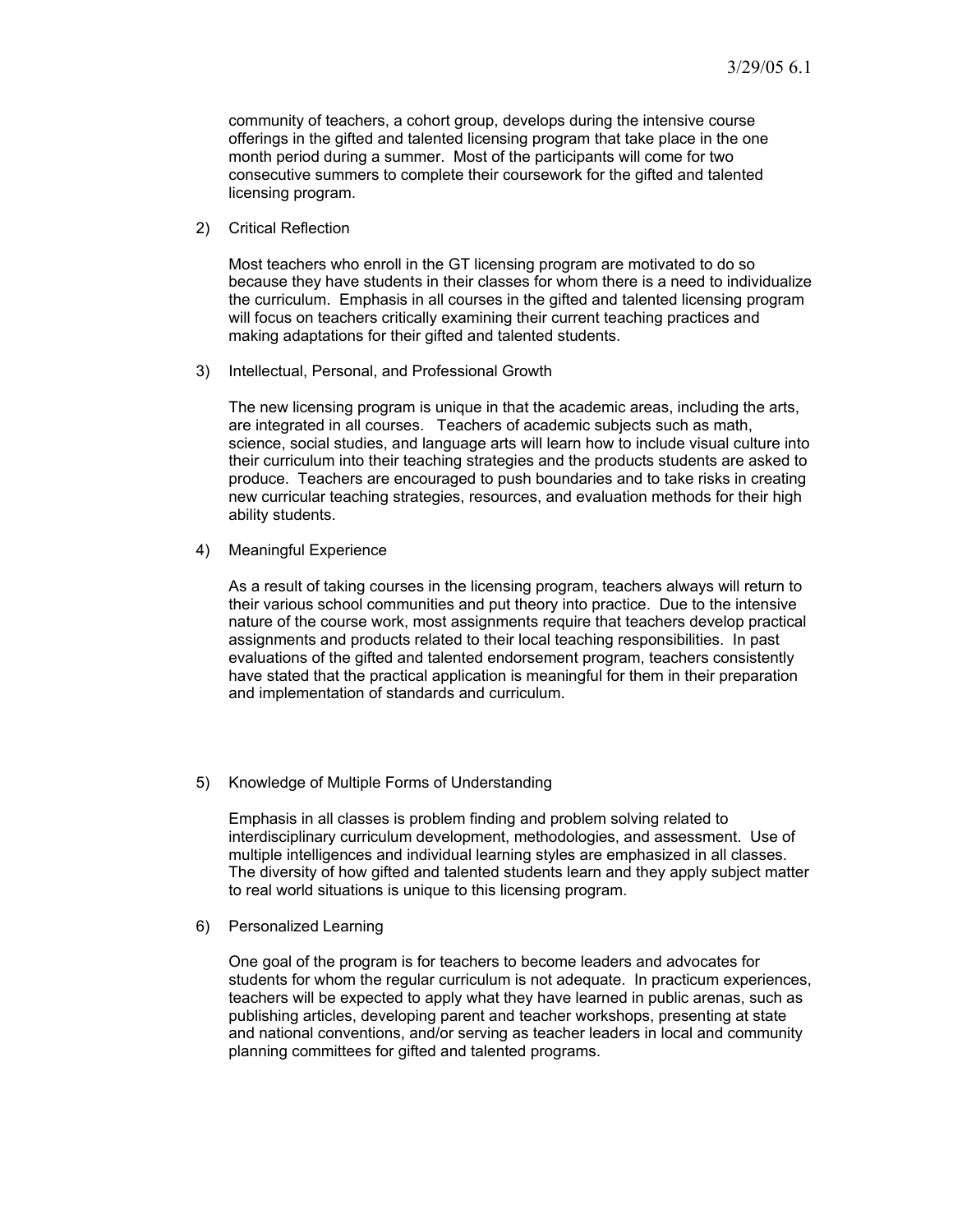## **Inquiry**

Inquiry is the essence of good gifted teaching**.** Teachers are expected to be creative, critical, and reflective inquirers and to bring skills in these areas to their teaching practices with gifted and talented students.

## **5) Integration with Existing Programs**

How does the proposal contribute/depart from the existing program(s)?

The licensing program in Gifted and Talented Education has the same format and courses as the prior endorsement program.

Last summer 2004 there was a problem with courses being listed on-line with incorrect information. We also tried to have registration prior to when the courses met instead of on the first day as we had in the past. The latter was not successful and many students had so much difficulty with registration they did not register at all for the three courses. Except for the past summer, we have had enrollments of about 24-30 students in all classes in the Gifted and Talented Endorsement Program except the Z510 elective class that has had about 18-22 students each time it has been taught.

### **6) Implementation Time Line**

Propose an implementation time line in terms of the first class of students for whom the change is required/available. State the proposed semester of the first class(es) offering.

The gifted and talented licensing program will begin summer 2004. Participants who take classes in 2005 will be able to complete their license in gifted and talented education in 2006.

### **7) Assessment Plan**

Provide a description of plans for self-assessment of the change/new program and the process of ongoing program review.

Each class in the program uses the SOE Curriculum and Instruction course evaluations. In addition, individual instructors use open-ended assessments in all courses. There will be a final assessment of the program after students complete all five required courses. In addition, there will be a follow-up survey conducted a year after students complete the license program to find out how they were able to apply their knowledge and skills about gifted and talented education.

### **8) Documented Program Faculty and/or Department Chair Review and**

**Approval** (include approval from dean outside of School of Education, as appropriate) Include documentation which indicates that the proposed changes have been reviewed by program faculty and/or department chair to reflect support of the change and revised program documentation (see #4) and support of the faculty resources noted in #3.

### **9) Appropriate University Forms**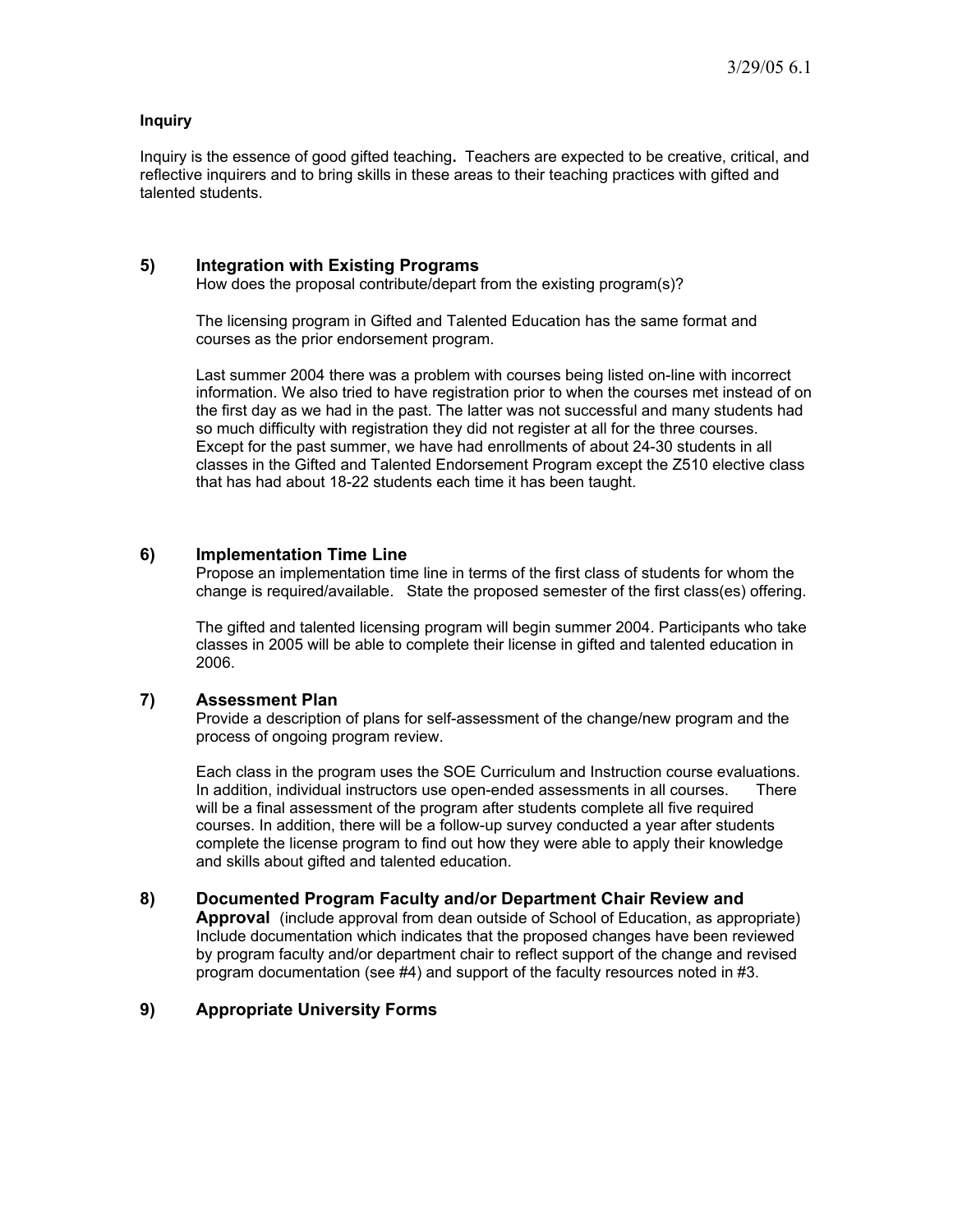# **Gifted and Talented License Program at Indiana University**

The School of Education at Indiana University in Bloomington offers a unique, integrated academic and arts Gifted and Talented License Program for K-12 teachers, administrators, graduate students, and counselors. Five courses, taken over two summers, are required for a License in Gifted and Talented Education. Courses also may be taken without enrollment in the license program. Z510 Arts for Exceptional Children: Gifted course is an elective course. Courses taken at other institutions that focus on talent development in any area may be substituted for this course with the instructor's approval. Courses may be taken with artistically talented or academically talented course numbers. Content in all courses except Z510 are about general gifted and talented education. Students do readings, papers, and projects in their own disciplines such as art, music, math, science, reading, early preschool, and general k-6 education.

Faculty: Dr. Janice Bizzari, Dr. Gilbert Clark, and Dr. Enid Zimmerman.

Dr. Bizzari is Principal at University Elementary School, Adjunct Faculty member at IU, and former Coordinator of Gifted and Talented Programs for Monroe County Community Schools. Dr. Clark is Professor Emeritus of Art Education and Gifted and Talented Education at IU. Dr. Zimmerman is Professor and Coordinator of Art Education and Gifted and Talented Programs at IU.

Each course in the IU Gifted and Talented License Program is offered for three credits and meets from 9:00 AM to 4:00 PM daily for five days. In addition, students are required to complete papers and projects after the classes end. Students either meet with instructors on campus or through e-mail messages to discuss these papers and projects in process and at their completion. Three courses are offered each summer during June and early July at University Elementary School. The educational psychology course is offered every summer and the other courses alternate every other summer. Participants enroll in either academic or arts courses that meet concurrently.

## **W551- Education and Psychology of the Gifted and Talented**

Participants develop an understanding of the nature and needs of gifted and talented individuals. Identification and selection strategies, characteristics, and educational program opportunities are emphasized as well as the historical context of gifted education.

### **W552-Curiculum for Gifted and Talented**

or

## **Z530- Curriculum for Artistically Talented Students**

Participants examine issues related to curriculum design, adaptation, implementation, and evaluation. Curricular theories and models, as well as subject matter modifications and administrative and program management, are studied.

## **W553-Methods and Materials for the Gifted and Talented**

or

### **Z531-Advanced Methods and Materials for Artistically Talented Students**

Participants concentrate on teaching strategies that benefit gifted and talented learners. Opportunities also are provided to select, develop, and evaluate educational materials for art and academic programs.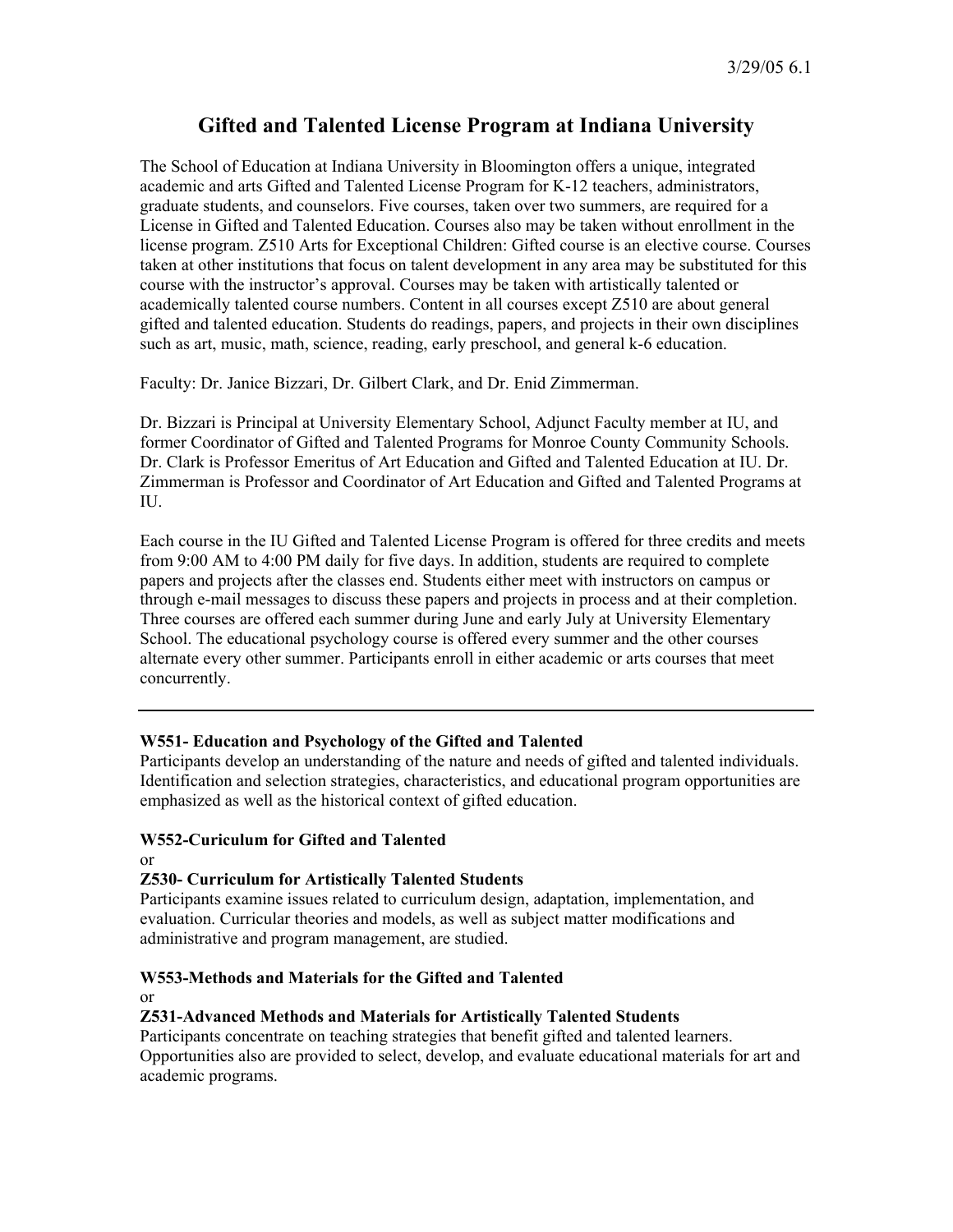# **W595- Practicum: Gifted and Talented**

or

# **Z701-Art Education Practicum with Artistically Talented Students**

Participants review teaching and practical applications based on gifted and talented practices in art and academic areas. Methods and materials introduced in previous courses are used for professional development such as presenting papers at conferences, conducting workshops, or publishing articles in magazines or journals.

The practicum is a regular course that meets for one intensive week. After the class ends, students work on practicum projects in their schools or other venues that are to be completed by the end of the fall semester after they have taken the practicum course.

# **Z510-Arts for Exceptional Children: Gifted**

Participants explore issues and practices related to programs for artistically and academically talented students including integrating the arts and academics in gifted and talented programs. Focus is on student identification, curriculum development, and programming and assessment issues.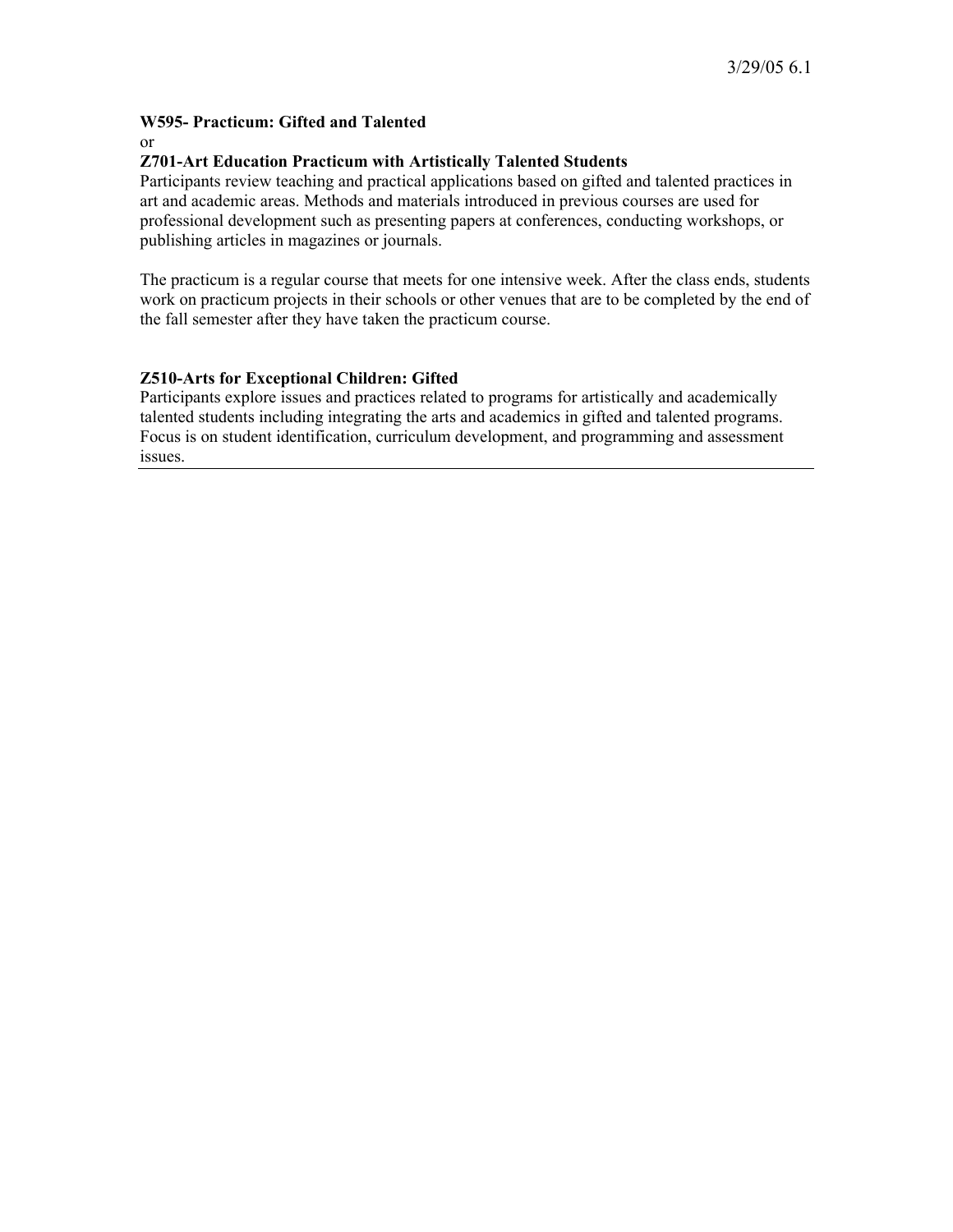## **IU Gifted and Talented License Program- Summer 2005**

*This summer IU will offer three of five required courses for an Indiana License in Gifted and Talented Education. Courses may be taken without enrollment in the licensing program. Courses are open to all graduate students, K-12 and special area teachers, administrators, and counselors. All courses are held at University Elementary School off campus. The courses are:* 

Educational Psychology of the Gifted and Talented (W551) June 13-17, 2005 (3 credits) 9:00 a.m.-4:00 p.m., Daily Instructor: Janice Bizzari

 Curriculum for the Gifted and Talented (W552) June 20-24, 2005 (3 credits) 9:00 a.m.-4:00 p.m., Daily Instructors: Janice Bizarri *or* Curriculum for Artistically Talented Students (Z530) June 20-24, 2005 (3 credits) 9:00 a.m.-4:00 p.m., Daily Instructor: Janice Bizarri

 *Students are to register for either W552 or Z530 that meet concurrently.* 

Arts for Exceptional Children: Gifted (Z510) June 27-July 1, 2005 (3 credits) 9:00 a.m.-4:00 p.m., Daily Instructors: Enid Zimmerman and Gilbert Clark

*These classes meet at University Elementary School.*

For more information contact:

.

Dr. Janice Bizzari Enid Zimmerman 1111 North Russell Road 201 North Rose Avenue Tel: (812)-330-7753 x 333<br>
FAX: (812)-330-7770 Fax: (812)-856-8116 FAX: (812)-330-7770

University School **IU** School **IU** School of Education 3131 Bloomington, IN 47408 Bloomington, IN 47405-1006 Email: bizzarij@indiana.edu Email: zimmerm@indiana.edu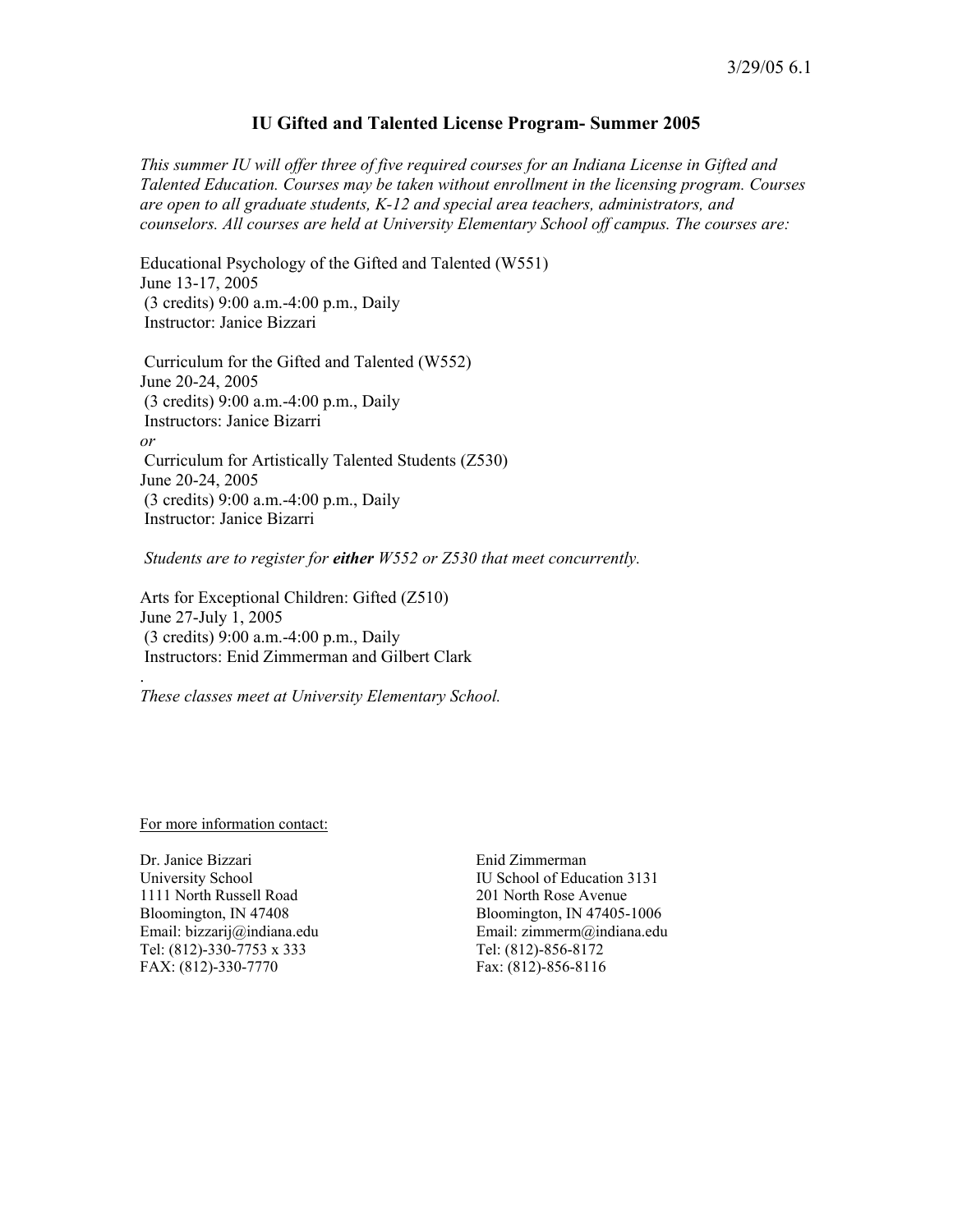| <b>Standard 1: Foundations</b>                                                                                                                                  | <b>CEC Standard 1:</b>                          | <b>CEC Standard 1:</b>                                               | <b>CEC Standard 1:</b>                                 |
|-----------------------------------------------------------------------------------------------------------------------------------------------------------------|-------------------------------------------------|----------------------------------------------------------------------|--------------------------------------------------------|
| Historical foundations of gifted and<br>talented education.                                                                                                     | Addressed in:<br>W551;Z510                      | Class assessments,<br>philosophy<br>statement,                       | Law and Policies<br><b>Rubrics</b>                     |
| Models, theories, and philosophies that<br>form the basis for gifted education.                                                                                 | Summative<br>Assessment in:<br>W551;Z510        | reflections on<br>readings, teaching<br>projects.                    | Student Self-<br>assessment Form                       |
| Laws and policies related to gifted and<br>talented education.                                                                                                  | Professional<br>presentations in                |                                                                      | Survey of Teacher<br>Attitudes and<br><b>Behaviors</b> |
| Relationship of gifted education to the<br>organization and function of educational<br>agencies.                                                                | class                                           |                                                                      |                                                        |
| Issues in definition and identification of<br>individuals with gifts and talents,<br>including those from culturally and<br>linguistically diverse backgrounds. | Written discussions                             |                                                                      |                                                        |
| Incidence and prevalence of individuals<br>with gifts and talents.                                                                                              |                                                 |                                                                      |                                                        |
| Issues, assurances and due process<br>rights related to assessment, eligibility,<br>and placement within a continuum of<br>services.                            |                                                 |                                                                      |                                                        |
| Impact of labeling individuals with gifts<br>and talents.                                                                                                       |                                                 |                                                                      |                                                        |
| Potential impact of differences in values,<br>languages, and customs that can exist<br>between the home and school.                                             |                                                 |                                                                      |                                                        |
| Impact of the dominant culture on<br>shaping schools and the individuals who<br>study and work in them.                                                         |                                                 |                                                                      |                                                        |
| Rights and responsibilities of students,<br>parents, teachers and other<br>professionals and schools related to<br>exceptional learning needs.                  |                                                 |                                                                      |                                                        |
| Issues and trends in gifted education and<br>related fields.                                                                                                    |                                                 |                                                                      |                                                        |
| Laws, policies, and ethical principles<br>regarding behavior management<br>planning and implementation.                                                         |                                                 | <b>CEC Standard 2:</b>                                               | CEC Standard 3:                                        |
| Teacher attitudes and behaviors that<br>influence behavior of individuals with<br>gifts and talents.                                                            | <b>CEC Standard 2:</b><br>Addressed in:<br>W551 | Case studies<br>curriculum unit<br>development,                      | Self-assessment<br>form                                |
| Historical points of view and<br>contributions of culturally diverse<br>groups.                                                                                 | Summative<br>Assessment in:                     | interviews with<br>parents and<br>teacher, surveys of<br>parents and | Talent<br>Development<br><b>Rubric</b>                 |
|                                                                                                                                                                 | W552; Z530; E510                                | students, research<br>readings.                                      | Peer Evaluation<br>Summaries.                          |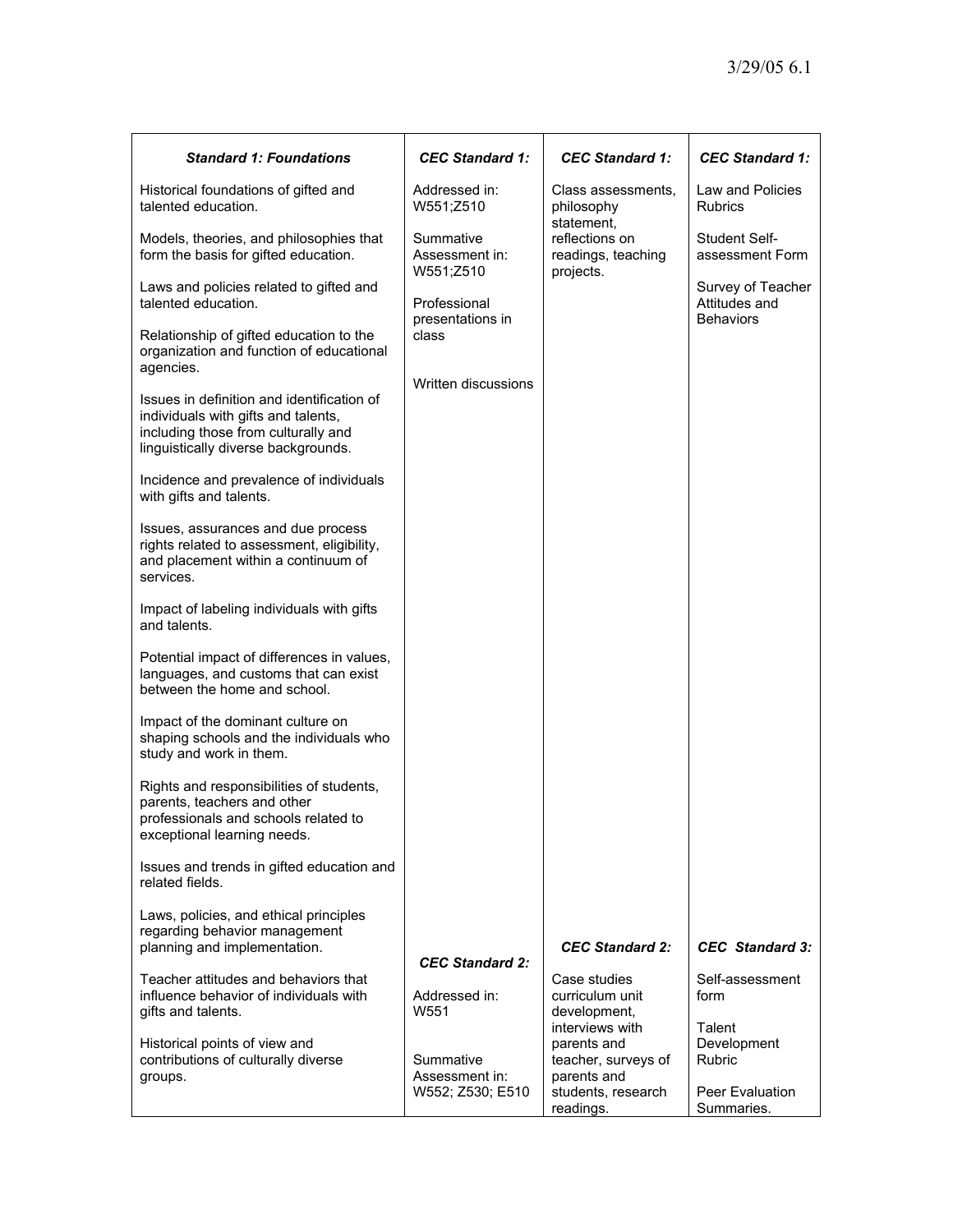|                                                                                                                                                 | Presentation in<br>class |  |
|-------------------------------------------------------------------------------------------------------------------------------------------------|--------------------------|--|
| <b>Standard 2: Development and</b><br>characteristics of learners                                                                               | Written reports          |  |
| Typical and atypical human growth and<br>development.                                                                                           |                          |  |
| Similarities and differences of individuals<br>with and without gifts and talents and the<br>general population of learners.                    |                          |  |
| Similarities and differences among<br>individuals with gifts and talents.                                                                       |                          |  |
| Educational implications of various gifts<br>and talents.                                                                                       |                          |  |
| Characteristics and effects of the cultural<br>and environmental milieu of the child and<br>the family.                                         |                          |  |
| Effects of medications on individuals with<br>gifts and talents.                                                                                |                          |  |
| Cognitive characteristics of individuals<br>with gifts and talents in intellectual,<br>academic, creative, leadership, and<br>artistic domains. |                          |  |
| Affective characteristics of individuals<br>with gifts and talents in intellectual,<br>academic, creative, leadership, and<br>artistic domains. |                          |  |
| Effects of families on the development of<br>individuals with gifts and talents.                                                                |                          |  |
| Family systems and the role of families in<br>supporting development and educational<br>progress for students with gifts and<br>talents.        |                          |  |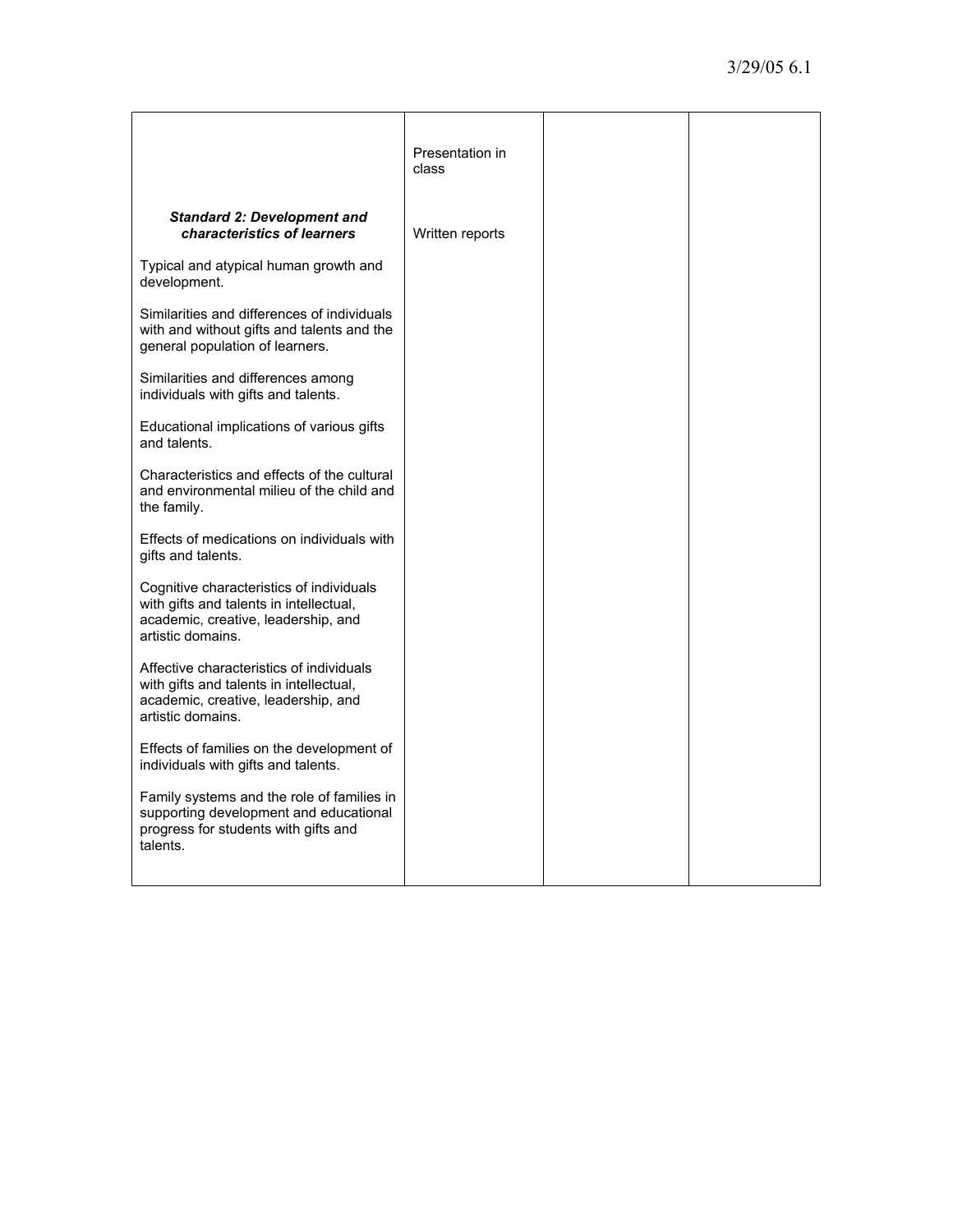| <b>Standard 3: Individual learning</b><br>differences                                                                                                                                                                                                                                                                                                                                                                                                                                                                                                                                                                                                                                                                                                                                                                                                                                                                                                                                                                                                                                                          | <b>CEC Standard 3:</b>                                                                                                                                                                 | <b>CEC Standard 3:</b>                                                                                                                                                                                   | <b>CEC Standard 3:</b>                                                                                                              |
|----------------------------------------------------------------------------------------------------------------------------------------------------------------------------------------------------------------------------------------------------------------------------------------------------------------------------------------------------------------------------------------------------------------------------------------------------------------------------------------------------------------------------------------------------------------------------------------------------------------------------------------------------------------------------------------------------------------------------------------------------------------------------------------------------------------------------------------------------------------------------------------------------------------------------------------------------------------------------------------------------------------------------------------------------------------------------------------------------------------|----------------------------------------------------------------------------------------------------------------------------------------------------------------------------------------|----------------------------------------------------------------------------------------------------------------------------------------------------------------------------------------------------------|-------------------------------------------------------------------------------------------------------------------------------------|
| Impact of diversity on educational<br>placement options for individuals with<br>gifts and talents.<br>Variations in beliefs, traditions, and<br>values across and within cultures and<br>their effects on relationships among<br>individuals with gifts and talents, family,<br>and schooling.<br>Impact gifts and talents can have on an<br>individual's life.<br>Academic characteristic of individuals<br>with gifts and talents, and disabilities.<br>Affective characteristics of individuals<br>with gifts and talents, and disabilities.<br>Impact of multiple exceptionalities that<br>may result in sensory, motor, or learning<br>needs.<br>Differing learning styles of individuals<br>with gifts and talents including those<br>from culturally diverse backgrounds and<br>strategies for addressing these styles.<br>Impact of learners' academic and social<br>abilities, attitudes, interests, and values<br>on instruction and career development.<br>Cultural perspectives influencing the<br>relationship among families, schools,<br>and communities as related to effective<br>instruction | Addressed in:<br>W551; W553/Z531<br>Summative<br>Assessment in:<br>W551, W595, Z701<br>Presentations in<br>class and in public<br>forums<br>Individual learning<br>influences projects | Interpretations of<br>individual student<br>assessments<br>Papers, articles,<br>workshops,<br>presentations in<br>public forums,<br>interviews with<br>students, teachers,<br>parents,<br>administrators | <b>Research Reviews</b><br><b>Rubrics</b><br>Self-assessment<br>Form<br>Individual Learning<br>Matrix<br><b>Interview Protocols</b> |

| <b>Standard 4: Instructional strategies</b>                                                                                | <b>CEC Standard 4</b>                                       | <b>CEC Standard 4</b>                              | <b>CEC Standard 4</b>                          |
|----------------------------------------------------------------------------------------------------------------------------|-------------------------------------------------------------|----------------------------------------------------|------------------------------------------------|
| Sources of differentiated materials for<br>individuals with gifts and talents.                                             | Addressed in W551;<br>Summative                             | Curriculum unit and<br>lesson plan<br>development, | Curriculum<br>Development rubric               |
| Technology for planning and<br>managing the teaching and learning<br>environment.                                          | Assessment in<br>W552/Z530:<br>W553/Z531;Z510               | reflectives<br>readings, class<br>discussions      | Curriculum plan<br>Matrix                      |
| Select, adapt, and use instructional<br>strategies and materials according to<br>characteristics of individuals with gifts | W595/Z701<br>Presentations in class<br>and in public forums |                                                    | Fvidence of<br>presentation in<br>public forum |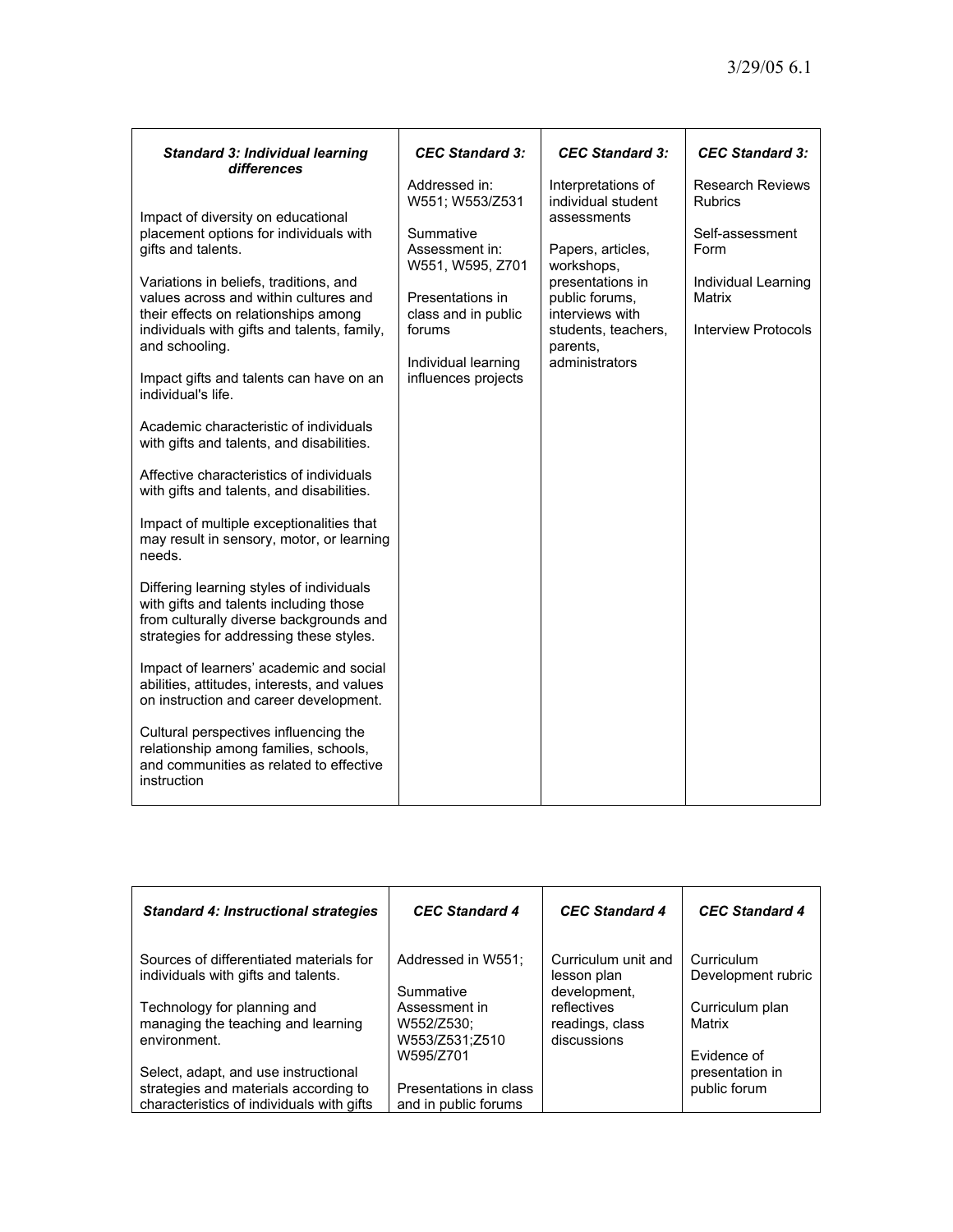| and talents.                             |                     | Self-assessment |
|------------------------------------------|---------------------|-----------------|
|                                          | Written reports     | form            |
|                                          |                     |                 |
| Use instructional time effectively.      |                     |                 |
|                                          | Projects focused on |                 |
| Teach individuals to use self-           | new instructional   |                 |
|                                          |                     |                 |
| assessment, problem solving and          | strategies for      |                 |
| other cognitive strategies to meet their | classroom use       |                 |
|                                          |                     |                 |
| needs.                                   |                     |                 |
|                                          |                     |                 |
| Choose and use technologies to           |                     |                 |
|                                          |                     |                 |
| modify the instructional process.        |                     |                 |
|                                          |                     |                 |
| Use strategies to facilitate effective   |                     |                 |
|                                          |                     |                 |
| integration into various settings.       |                     |                 |
|                                          |                     |                 |
|                                          |                     |                 |
| Integrate social skills into the         |                     |                 |
| curriculum.                              |                     |                 |
|                                          |                     |                 |
|                                          |                     |                 |
| Use procedures to increase the           |                     |                 |
| individual's self-awareness, self-       |                     |                 |
| management, self-control, self-          |                     |                 |
|                                          |                     |                 |
| reliance, self-esteem, and self-         |                     |                 |
| advocacy.                                |                     |                 |
|                                          |                     |                 |
|                                          |                     |                 |

| <b>Standard 5: Learning environments/social</b><br><i>interactions</i>                                                                                                                                                                                                                                                                                                                                                                                                                                                                                                                                                                                                                                                                                                                                               | <b>CEC Standard 5</b>                                                                                                                          | <b>CEC Standard 5</b>                                                                                                | <b>CEC Standard 5</b>                                                                                                                                                                                                          |
|----------------------------------------------------------------------------------------------------------------------------------------------------------------------------------------------------------------------------------------------------------------------------------------------------------------------------------------------------------------------------------------------------------------------------------------------------------------------------------------------------------------------------------------------------------------------------------------------------------------------------------------------------------------------------------------------------------------------------------------------------------------------------------------------------------------------|------------------------------------------------------------------------------------------------------------------------------------------------|----------------------------------------------------------------------------------------------------------------------|--------------------------------------------------------------------------------------------------------------------------------------------------------------------------------------------------------------------------------|
| Ways specific cultures are negatively<br>stereotyped.<br>Strategies used by diverse populations to<br>cope with a legacy of former and continuing<br>racism.<br>Effective management of teaching and<br>learning for students with gifts and talents.<br>Acceleration, enrichment, and counseling<br>within a continuum of service options for<br>individuals with gifts and talents.<br>Grouping practices that support differentiated<br>learning environments.<br>Ways to create learning environments that<br>allow individuals to retain and appreciate their<br>own and each others' respective language<br>and cultural heritage.<br>Strategies for crisis prevention and<br>intervention.<br>Strategies for preparing individuals to live<br>harmoniously and productively in a culturally<br>diverse world. | Addressed in:<br>W551;<br>W552/Z530'<br>W553/Z531; Z510<br>Presentations in<br>class<br>Research reviews<br>Resource binder<br>Written reports | Curriculum unit<br>and unit<br>development,<br>interviews with<br>parents, teachers<br>and students:<br>case studies | Self-assessment<br>Form<br>Unit and Lesson<br><b>Matrix</b><br><b>Evaluation Form</b><br>Class<br><b>Fnvironment</b><br>Assessment<br>Form<br><b>Art Talent</b><br><b>Reflection Forum</b><br>Resource Binder<br><b>Rubric</b> |
| Establish and maintain rapport with individuals                                                                                                                                                                                                                                                                                                                                                                                                                                                                                                                                                                                                                                                                                                                                                                      |                                                                                                                                                |                                                                                                                      |                                                                                                                                                                                                                                |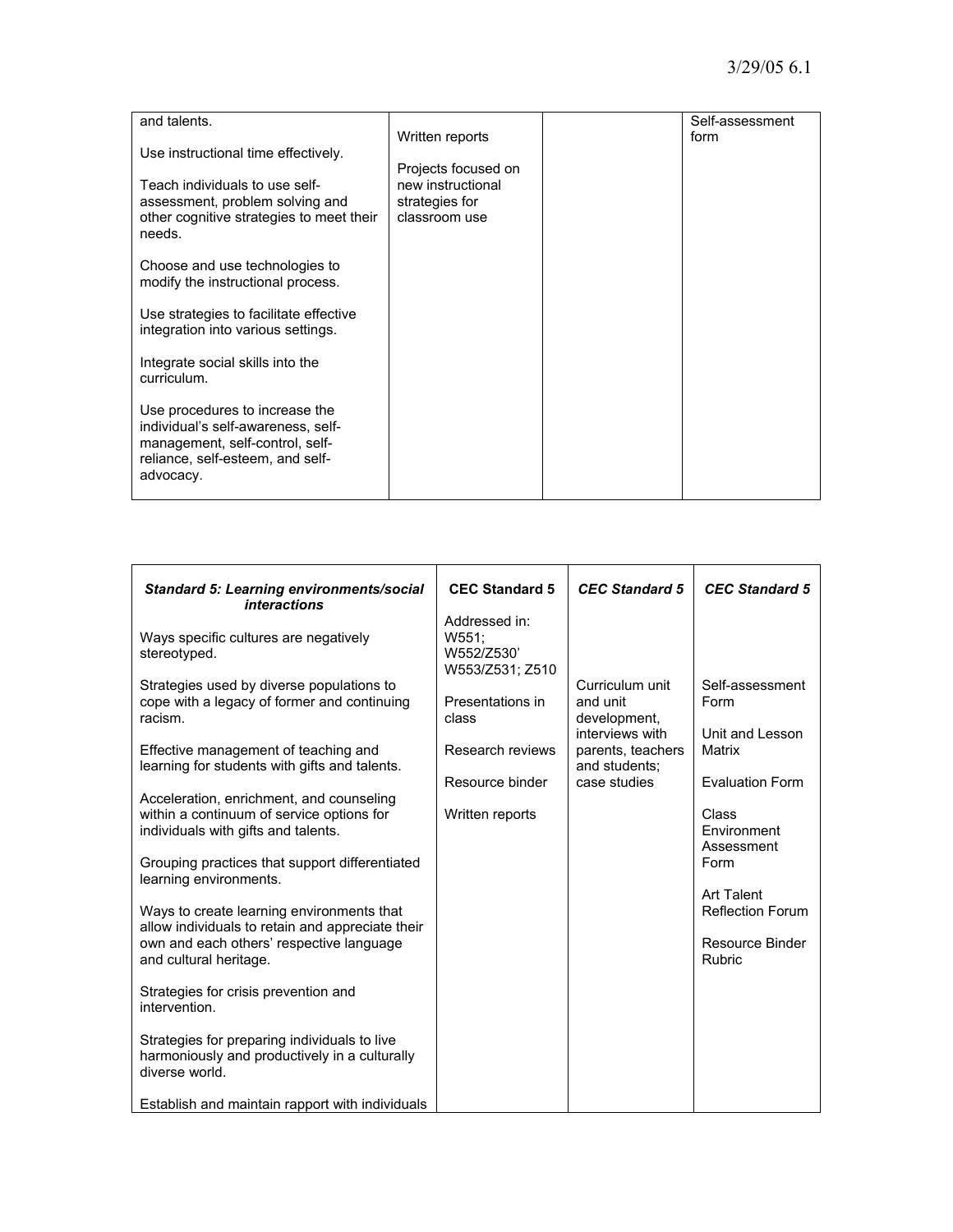| with gifts and talents.                                                                                                                                                 |  |  |
|-------------------------------------------------------------------------------------------------------------------------------------------------------------------------|--|--|
| Structure, direct and supervise the activities of<br>paraeducators, volunteers and tutors.                                                                              |  |  |
| Create a safe, equitable, positive, and<br>supportive learning environment in which<br>diversities are valued.                                                          |  |  |
| Design learning environments that encourage<br>active participation in individual and group<br>activities.                                                              |  |  |
| Create an environment that encourages self-<br>advocacy and increased independence.                                                                                     |  |  |
| Teach self-advocacy.                                                                                                                                                    |  |  |
| Prepare and organize materials to implement<br>daily lesson plans.                                                                                                      |  |  |
| Design and manage daily routines.                                                                                                                                       |  |  |
| Direct activities of classroom volunteers.                                                                                                                              |  |  |
| Use universal precautions.                                                                                                                                              |  |  |
| Organize, develop, and sustain learning<br>environments that support positive<br>intracultural and intercultural experiences.                                           |  |  |
| Use communication strategies and resources<br>to facilitate understanding of the subject<br>matter for students whose primary language is<br>not the dominant language. |  |  |
| Prepare individuals to exhibit self-enhancing<br>behavior in response to societal attitudes and<br>actions.                                                             |  |  |
| Mediate controversial intercultural issues<br>among students within the learning<br>environment in ways that enhance any<br>culture, group or person.                   |  |  |

| <b>Standard 6: Language</b>                                                                 | <b>CEC</b> Standard 6:               | <b>CEC Standard</b><br>6: | <b>CEC Standard 6:</b> |
|---------------------------------------------------------------------------------------------|--------------------------------------|---------------------------|------------------------|
| Effects of cultural and linguistic differences on<br>growth and development.                | Addressed in:<br>W551:<br>W552/Z530; |                           |                        |
| Characteristics of one's own culture and use<br>of language and the ways in which these can | W553/Z531<br>W595/Z701               |                           | Self-assessment        |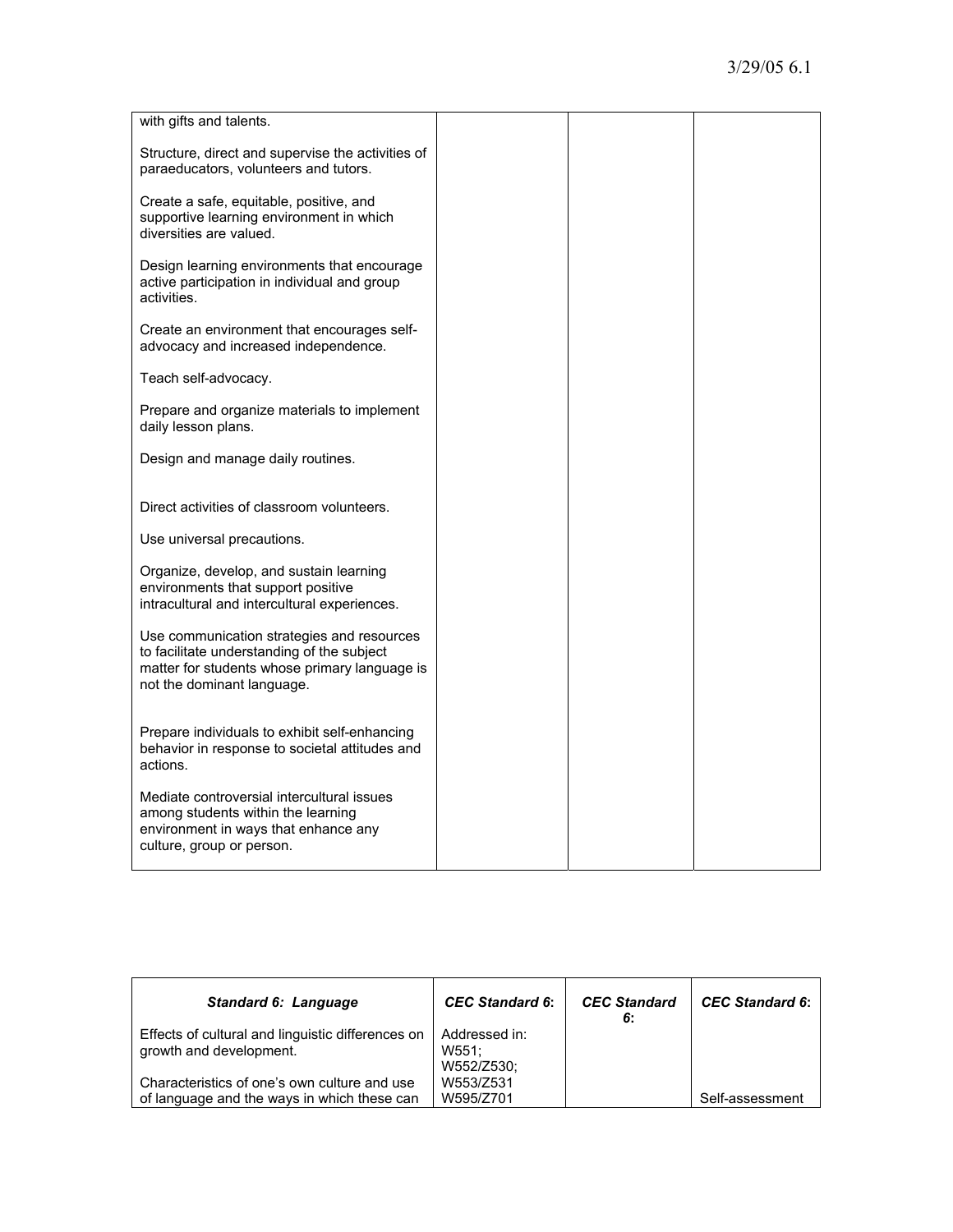| differ from other cultures and uses of          |                              | Curriculum unit                  | Form                       |
|-------------------------------------------------|------------------------------|----------------------------------|----------------------------|
| language.                                       | Summative                    | and lesson                       |                            |
| Importance of the teacher serving as a model    | Assessment in:<br>W551; W510 | modification,<br>individual case | Cultural<br>Identification |
| for individuals with gifts and talents.         |                              | studies.                         | Matrix                     |
|                                                 | Research                     | instructional                    |                            |
| Ways of behaving and communicating among        | <b>Reviews</b>               | strategies                       | Curriculum                 |
| cultures that can lead to misinterpretation and |                              | modifications                    | <b>Rubrics</b>             |
| misunderstanding.                               | Individualized               |                                  |                            |
|                                                 | curriculum                   |                                  |                            |
|                                                 | projects                     |                                  |                            |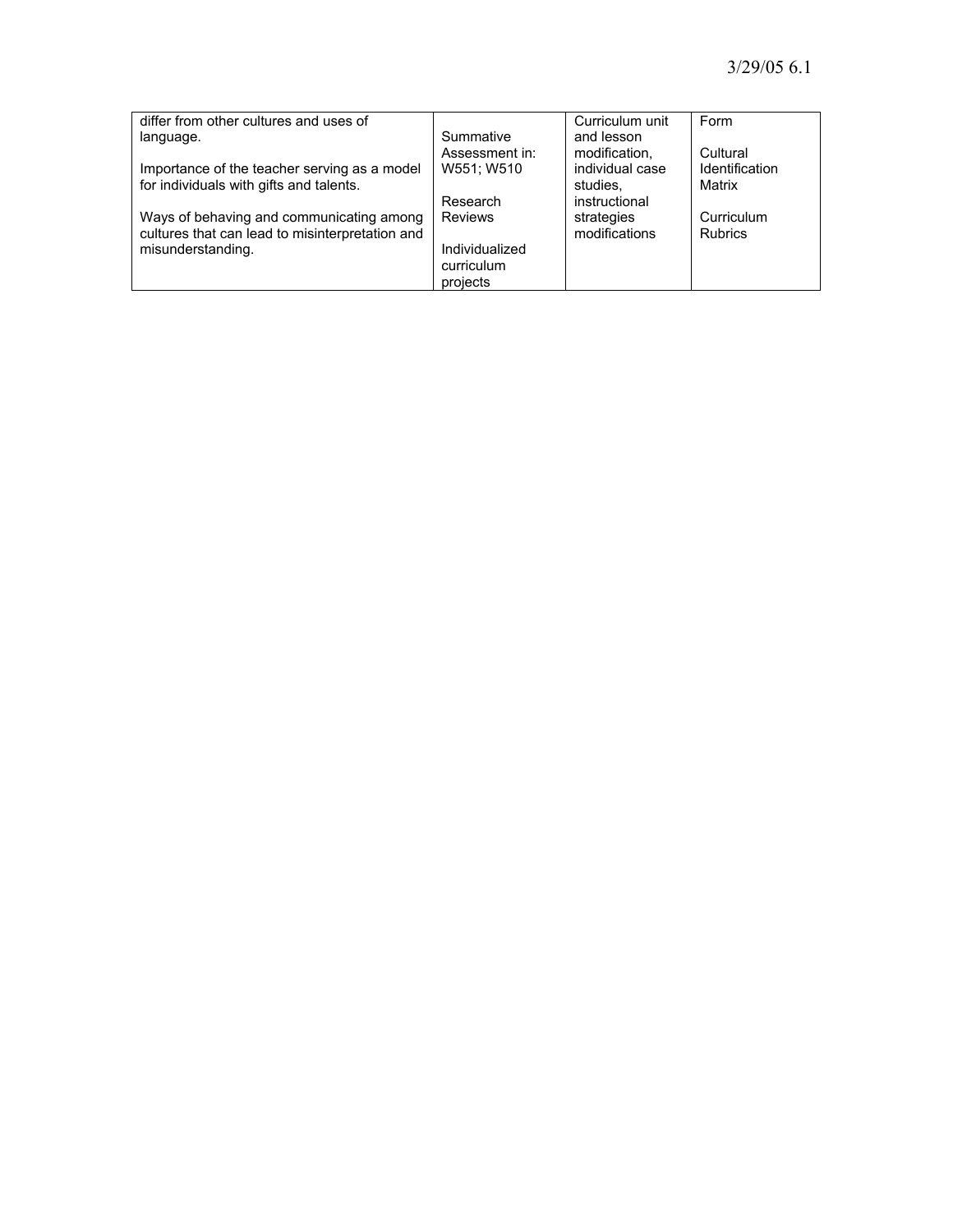| <b>Standard 7: Instructional planning</b>                                                                                                  | <b>CEC Standard 7:</b>                       | <b>CEC Standard 7:</b>                        | <b>CEC Standard 7:</b>       |
|--------------------------------------------------------------------------------------------------------------------------------------------|----------------------------------------------|-----------------------------------------------|------------------------------|
| National, state or provincial, and local<br>curricula standards.                                                                           | Addressed<br>in.<br>W552/W530;<br>W553/Z531. |                                               |                              |
| Scopes and sequences of general and<br>special curricula.                                                                                  | Summative                                    | Curriculum unit and<br>lesson                 | Self-evaluation<br>Form      |
| Theories and research that form the<br>basis of curriculum development and<br>instructional practice.                                      | Assessment in:<br>Z553/Z531;                 | modifications,<br>instructional<br>strategies | Curriculum<br><b>Rubrics</b> |
| Identify and prioritize areas of the<br>general curriculum and accommodations<br>for an individual with exceptional learning               | W525/Z701<br>Z510<br>Research reviews        | modifications                                 | Resource Check<br>List       |
| needs.<br>General and differentiated curricula for                                                                                         | Individual<br>curriculum projects            |                                               |                              |
| individuals with gifts and talents.<br>Differential curriculum needs of<br>individuals with gifts and talents.                             | Resource<br>development<br>portfolio         |                                               |                              |
| Community-based and service learning<br>opportunities for individuals with gifts and<br>talents.                                           |                                              |                                               |                              |
| Prepare lesson plans for individuals with<br>gifts and talents.                                                                            |                                              |                                               |                              |
| Design cognitively complex learning<br>experiences for individuals with gifts and<br>talents.                                              |                                              |                                               |                              |
| Plan instruction using cognitive, affective,<br>and ethical taxonomies.                                                                    |                                              |                                               |                              |
| Sequence, implement, and evaluate<br>individualized learning objectives.                                                                   |                                              |                                               |                              |
| Integrate affective, social, and career<br>skills with academic curricula.                                                                 |                                              |                                               |                              |
| Develop and select instructional content,<br>resources, and strategies that respond to<br>cultural, linguistic, and gender<br>differences. |                                              |                                               |                              |
| Develop and implement comprehensive,<br>longitudinal individualized programs in<br>collaboration with team members.                        |                                              |                                               |                              |
| Make responsive adjustments to<br>instruction based on continual<br>observations of gifted students.                                       |                                              |                                               |                              |
| Select instructional models to<br>differentiate specific content areas.                                                                    |                                              |                                               |                              |
| Involve the individual and family in setting                                                                                               |                                              |                                               |                              |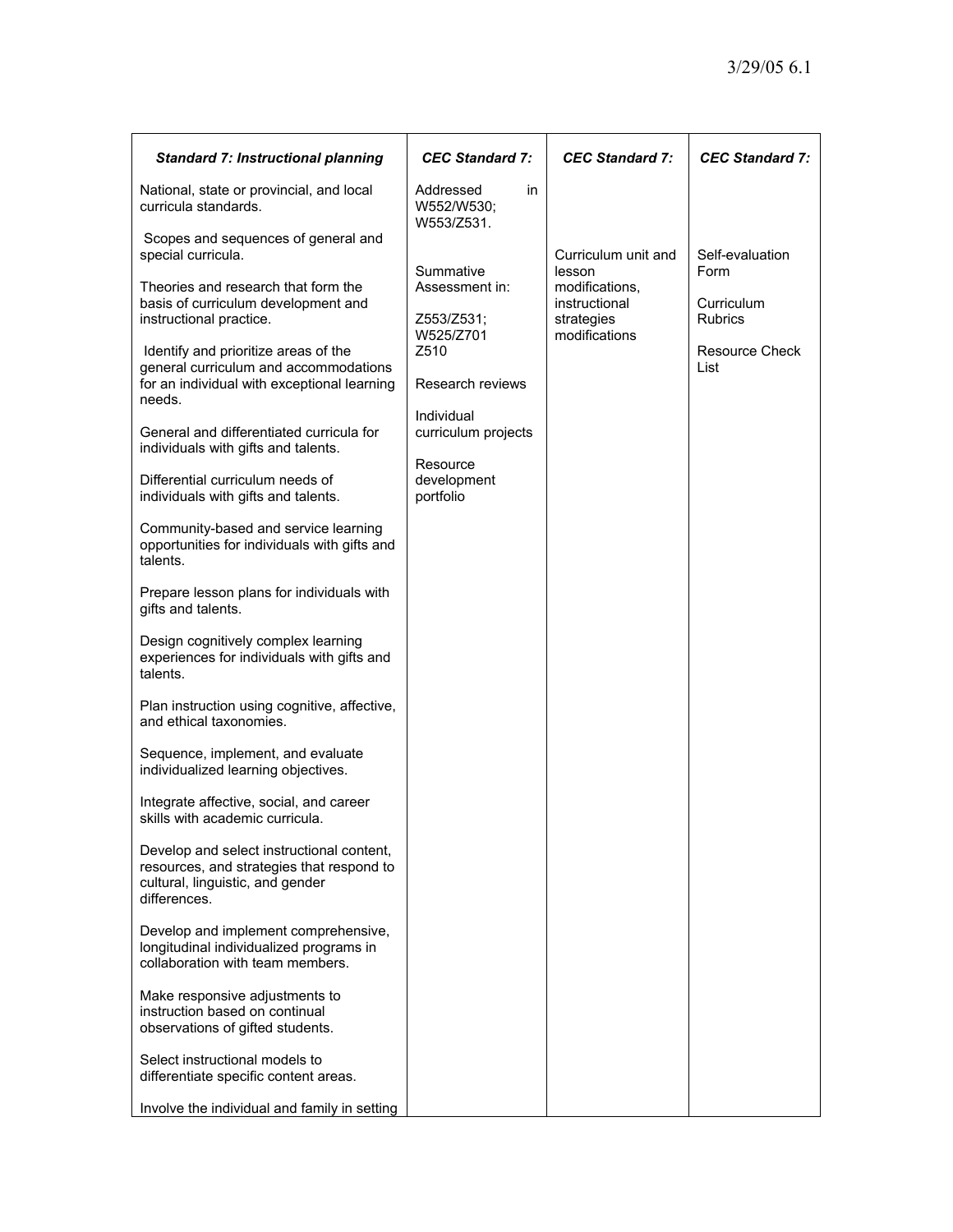| instructional goals and monitoring<br>progress.                                          |  |  |
|------------------------------------------------------------------------------------------|--|--|
| Identify realistic expectations for personal<br>and social behavior in various settings. |  |  |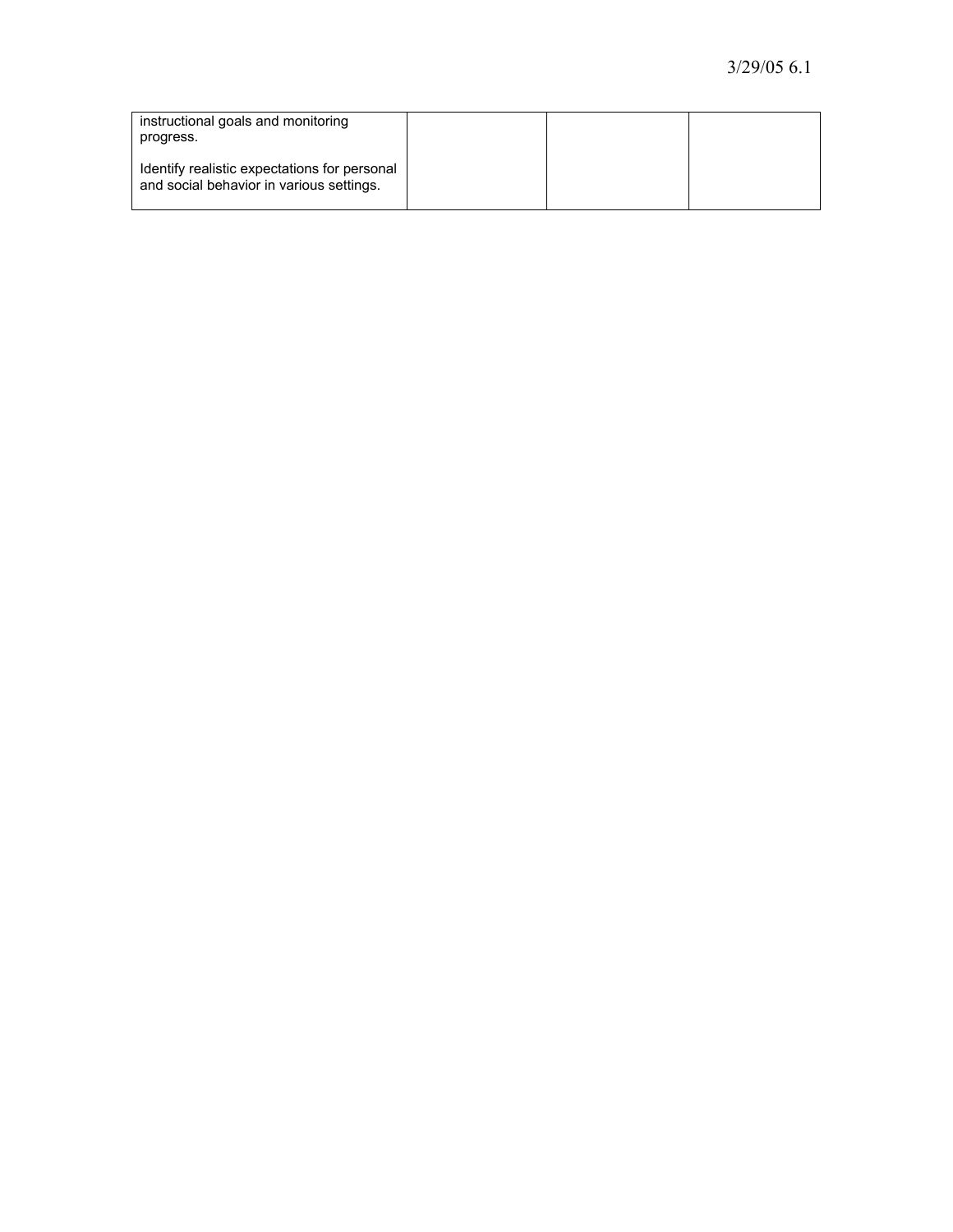| <b>Standard 8: Assessment</b>                                                                                                                                                                                     | <b>CEC Standard 8:</b>                                    | <b>CEC Standard 8:</b>                                                                         | <b>CEC Standard 8:</b>                                                 |
|-------------------------------------------------------------------------------------------------------------------------------------------------------------------------------------------------------------------|-----------------------------------------------------------|------------------------------------------------------------------------------------------------|------------------------------------------------------------------------|
| Basic terminology used in assessment.                                                                                                                                                                             | Addressed in:<br>W551:                                    |                                                                                                |                                                                        |
| Legal provisions and ethical principles<br>regarding assessment of individuals.                                                                                                                                   | W552/Z530                                                 | <b>Rubric</b>                                                                                  | Program                                                                |
| National, state or provincial, and local<br>assessment, accommodations and<br>modifications.                                                                                                                      | Summative<br>Activities<br>W595/Z701<br>Z510<br>W553/Z531 | development,<br>student product<br>evaluation, class<br>research reports,<br>field experiences | <b>Assessment Form</b><br>Identification and<br>Assessment<br>Matrices |
| Screening, prereferral, referral, and<br>identification procedures for individuals<br>with gifts and talents.                                                                                                     | Presentation in<br>class reports                          |                                                                                                |                                                                        |
| Use and limitations of assessment<br>instruments for students with gifts and<br>talents.                                                                                                                          | Field experience<br>reports                               |                                                                                                |                                                                        |
| Gather relevant background information.                                                                                                                                                                           | Identification and<br>assessment<br>instrument            |                                                                                                |                                                                        |
| Use formal and informal assessments.                                                                                                                                                                              | development                                               |                                                                                                |                                                                        |
| Interpret information from formal and<br>informal assessments.                                                                                                                                                    |                                                           |                                                                                                |                                                                        |
| Develop and administer nonbiased,<br>informal assessment procedures.                                                                                                                                              |                                                           |                                                                                                |                                                                        |
| Use assessment information in making<br>eligibility, program, and placement<br>decisions for individuals with gifts and<br>talents, including those from culturally<br>and/or linguistically diverse backgrounds. |                                                           |                                                                                                |                                                                        |
| Identify supports needed for integration<br>into various program placements.                                                                                                                                      |                                                           |                                                                                                |                                                                        |
| Develop or modify individualized<br>assessment strategies.                                                                                                                                                        |                                                           |                                                                                                |                                                                        |
| Evaluate instruction and monitor<br>progress for individuals with gifts and<br>talents.                                                                                                                           |                                                           |                                                                                                |                                                                        |
| Use performance data and information<br>from all stakeholders to make or suggest<br>modifications in learning environments.                                                                                       |                                                           |                                                                                                |                                                                        |
| Evaluate learner products and portfolios.                                                                                                                                                                         |                                                           |                                                                                                |                                                                        |
| Report assessment results to all<br>stakeholders using effective<br>communication skills.                                                                                                                         |                                                           |                                                                                                |                                                                        |
| Create and maintain records.                                                                                                                                                                                      |                                                           |                                                                                                |                                                                        |
| Use technology to conduct assessments.                                                                                                                                                                            |                                                           |                                                                                                |                                                                        |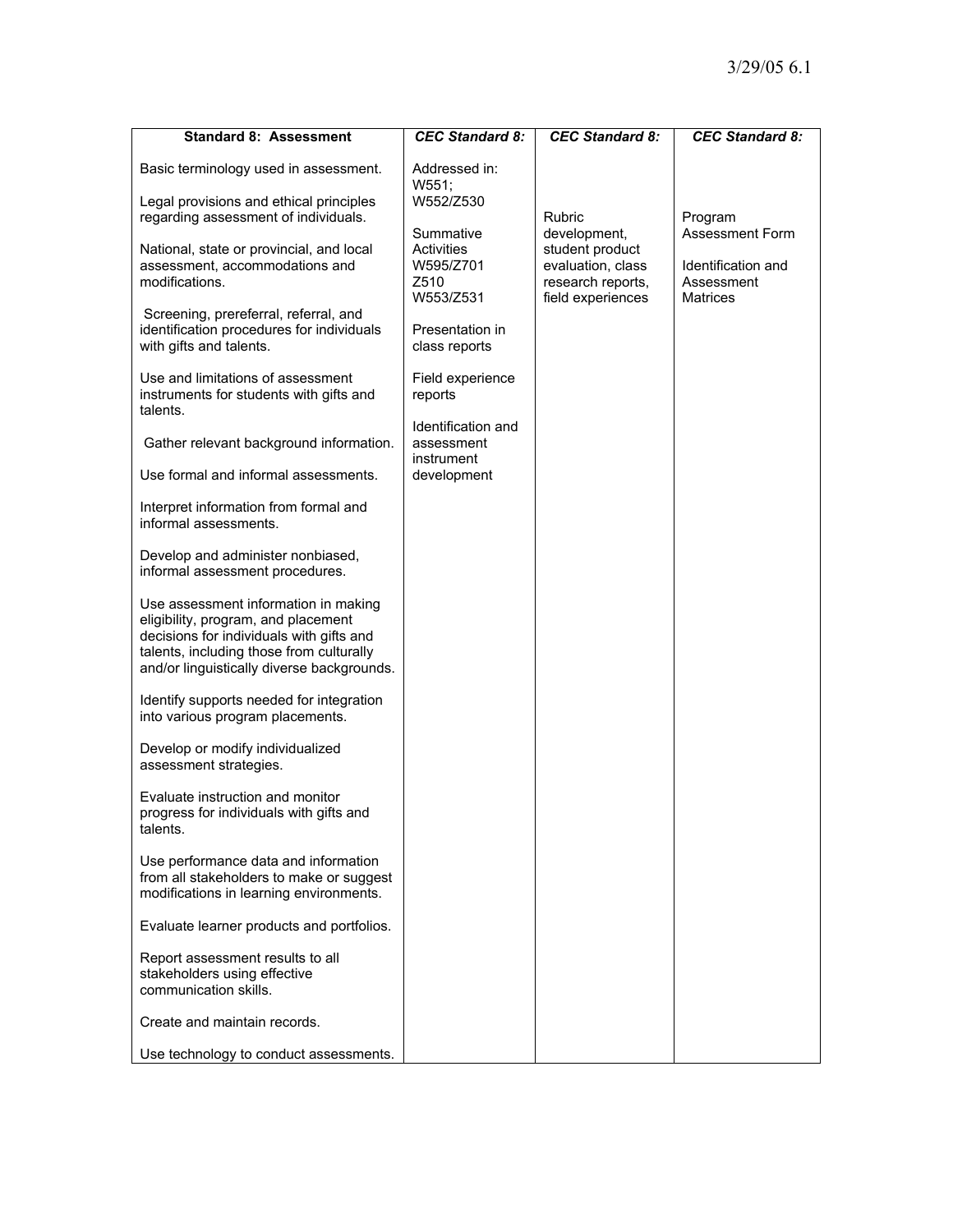| Standard 9: Professional and ethical<br>practice                                                                                                                | <b>CEC Standard 9:</b>                          | <b>CEC Standard 9:</b>                       | <b>CEC Standard 9:</b>             |
|-----------------------------------------------------------------------------------------------------------------------------------------------------------------|-------------------------------------------------|----------------------------------------------|------------------------------------|
| Personal cultural biases and differences<br>that affect one's teaching.                                                                                         | Addressed in:<br>W551                           |                                              |                                    |
| Organizations and publications, relevant<br>to the field of gifted education.                                                                                   | Summative                                       | Written reports,<br>reflective reading       | Self-Evaluation<br>Forms           |
| Continuum of lifelong professional<br>development.                                                                                                              | Assessment in:<br>W552/Z530:<br>W533/Z531, Z510 | responses,<br>program critiques,<br>projects | Self-Reflection<br>Forms           |
| Articulate personal philosophy of gifted<br>education.                                                                                                          | Presentations in<br>workshops or for            |                                              | Program Critiques<br><b>Rubric</b> |
| Access information on meeting the needs<br>of students with gifts and                                                                                           | local and state<br>organizations                |                                              |                                    |
| talents.                                                                                                                                                        | Research reviews                                |                                              |                                    |
| Conduct self-evaluation of instruction.                                                                                                                         | Written reports                                 |                                              |                                    |
| Evaluate program activities for continued<br>improvement.                                                                                                       |                                                 |                                              |                                    |
| Maintain confidential communication<br>about individuals with gifts and talents.                                                                                |                                                 |                                              |                                    |
| Use verbal, nonverbal, and written<br>language effectively.                                                                                                     |                                                 |                                              |                                    |
| Demonstrate commitment to developing<br>the highest educational potential of<br>individuals with gifts and talents.                                             |                                                 |                                              |                                    |
| Demonstrate sensitivity for the culture,<br>language, religion, gender, disability,<br>socio-economic status, and sexual<br>orientation of individual students. |                                                 |                                              |                                    |
| Uphold high standards of competence<br>and integrity and exercise sound<br>judgment in the practice of the profession.                                          |                                                 |                                              |                                    |
| Engage in professional activities that<br>benefit individuals with exceptional<br>learning needs, their families, and<br>colleagues.                            |                                                 |                                              |                                    |
| Conduct professional activities in<br>compliance with applicable laws and<br>policies.                                                                          |                                                 |                                              |                                    |
| Practice within one's skills limit and obtain<br>assistance when needed.                                                                                        |                                                 |                                              |                                    |
| Practice within the CEC Code of Ethics<br>and other standards of the profession.                                                                                |                                                 |                                              |                                    |
| Maintain knowledge of research and<br>literature in special and gifted education.                                                                               |                                                 |                                              |                                    |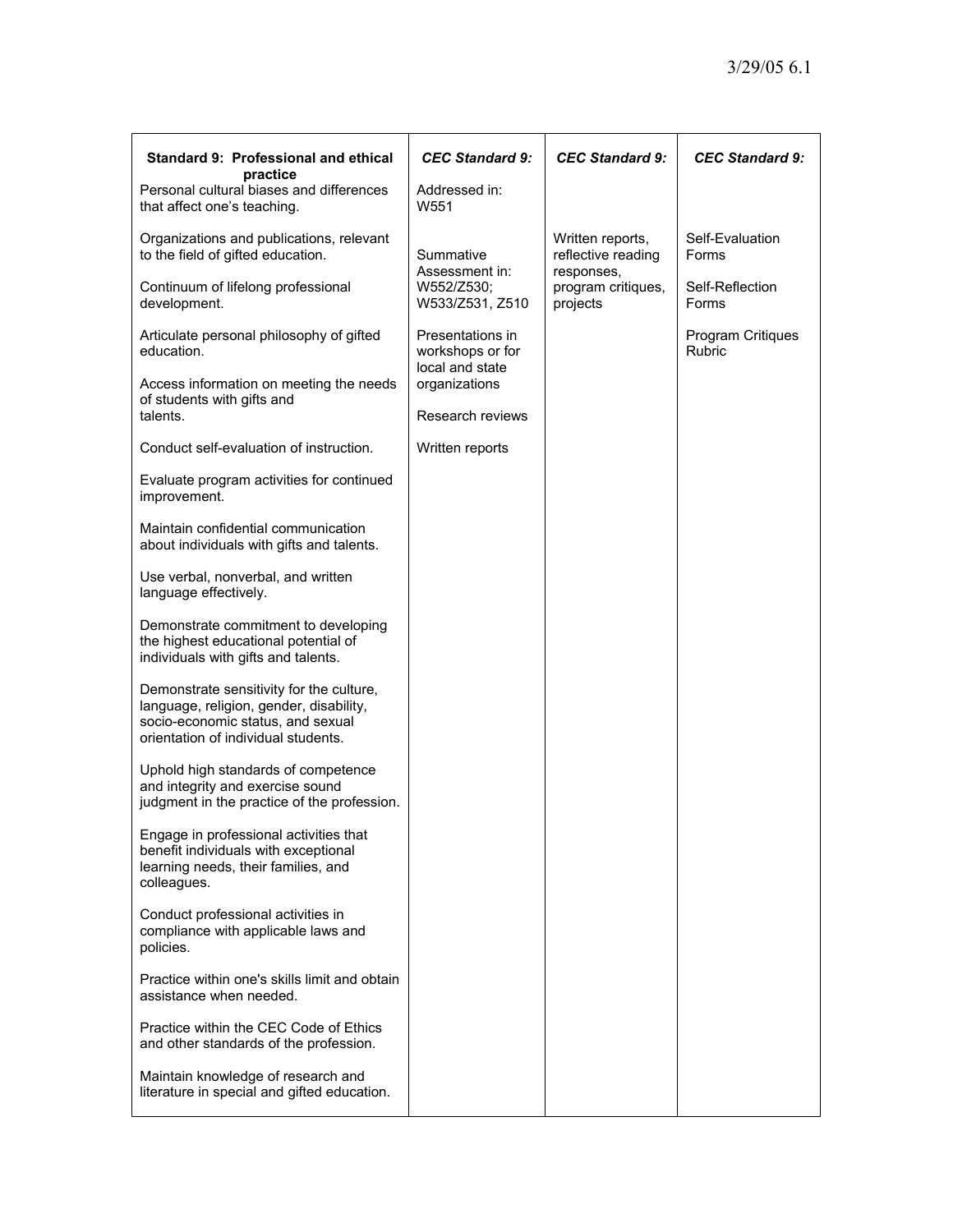| Participate in the activities of professional<br>organizations related to gifted and<br>talented education. |  |  |
|-------------------------------------------------------------------------------------------------------------|--|--|
| Reflect on one's practice to improve<br>instruction and guide professional growth.                          |  |  |
| Act ethically in advocating for appropriate<br>services                                                     |  |  |